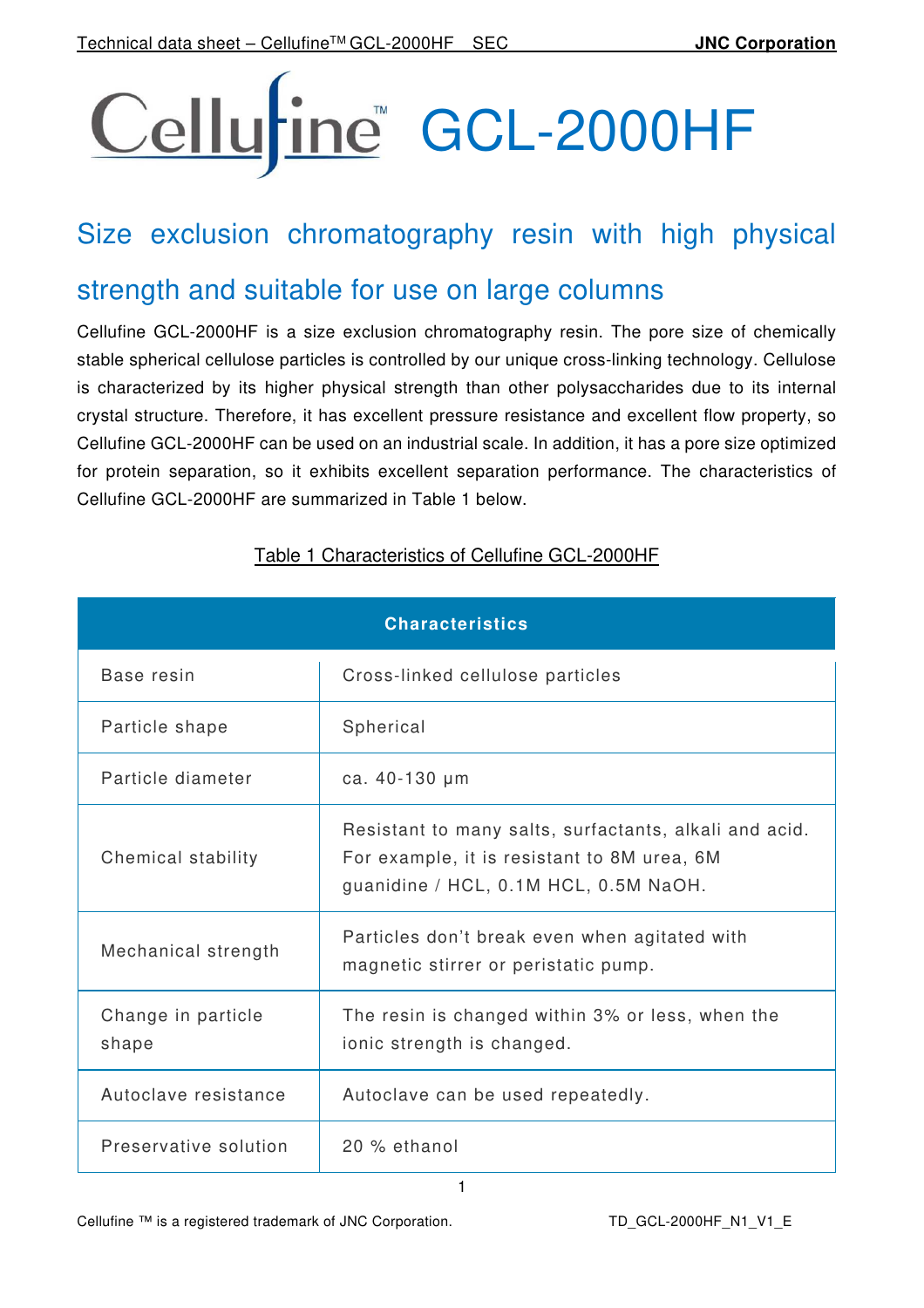#### **Separation properties of proteins**

Cellufine GCL-2000HF can be separating proteins with a wide range of molecular weight. The results of measuring the Kav of Cellufine GCL-2000HF is shown below(Fig. 1, Table 1). Cellufine GCL-2000HF is designed to efficiently separate proteins with similar molecular weights by applying a unique cross-linking technology to cellulose particles with extremely large pores. Therefore, even proteins with similar molecular weights such as myoglobin (17,000 Da) and lysozyme (14,300 Da) have different Kav values and can be separated. Calibration curve indicate that 360,000 Da is the exclusion limit of Cellufine GCL-2000HF.



Fig.1 Measurement of pore size with different size of proteins

| Protein                | M.W.    | Kav  |  |
|------------------------|---------|------|--|
| Thyroglobulin          | 660,000 | 0.00 |  |
| Human gamma globulin   | 155,000 | 0.45 |  |
| <b>BSA</b>             | 66,000  | 0.52 |  |
| Chymotrypsinogen A     | 25,700  | 0.62 |  |
| $\alpha$ -chymotrypsin | 25,200  | 0.62 |  |
| Myoglobin              | 17,000  | 0.63 |  |
| Lysozyme               | 14,300  | 0.70 |  |
| Ribonuclease A         | 13,700  | 0.70 |  |
| Bacitracin             | 1,400   | 0.91 |  |

Table 1 Relationship between proteins and Kav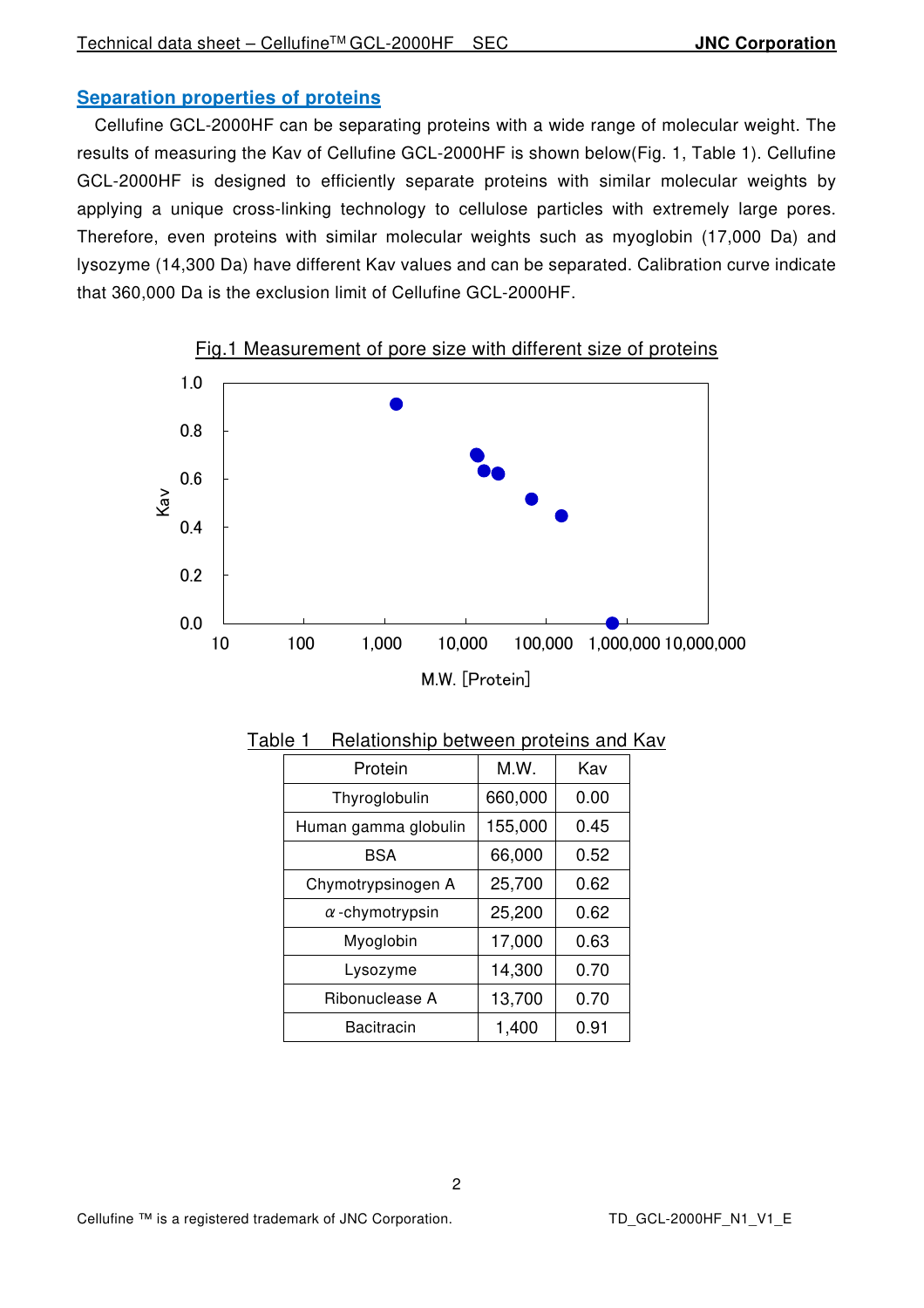#### **Flow property**

Cellufine GCL-2000HF has excellent physical strength due to its unique cross-linking technology. Therefore, it can be used with large columns which is mainly used in the manufacture of biopharmacy. The relationship between linear velocity and pressure loss is shown (Fig. 2). It exhibits extremely good flow rate characteristics compared to commercially available size exclusion chromatography resin.





 $-$  - Comertial resin of cross-linked of allyl dextran and N,N'-methlenebisacrylamide

#### **Excellent stability (accelerated test)**

Cellufine GCL-2000HF is a size exclusion chromatography resin cross-linked with cellulose particles that are extremely stable as a substance.



Fig. 3 Stability when stored at 40 ° C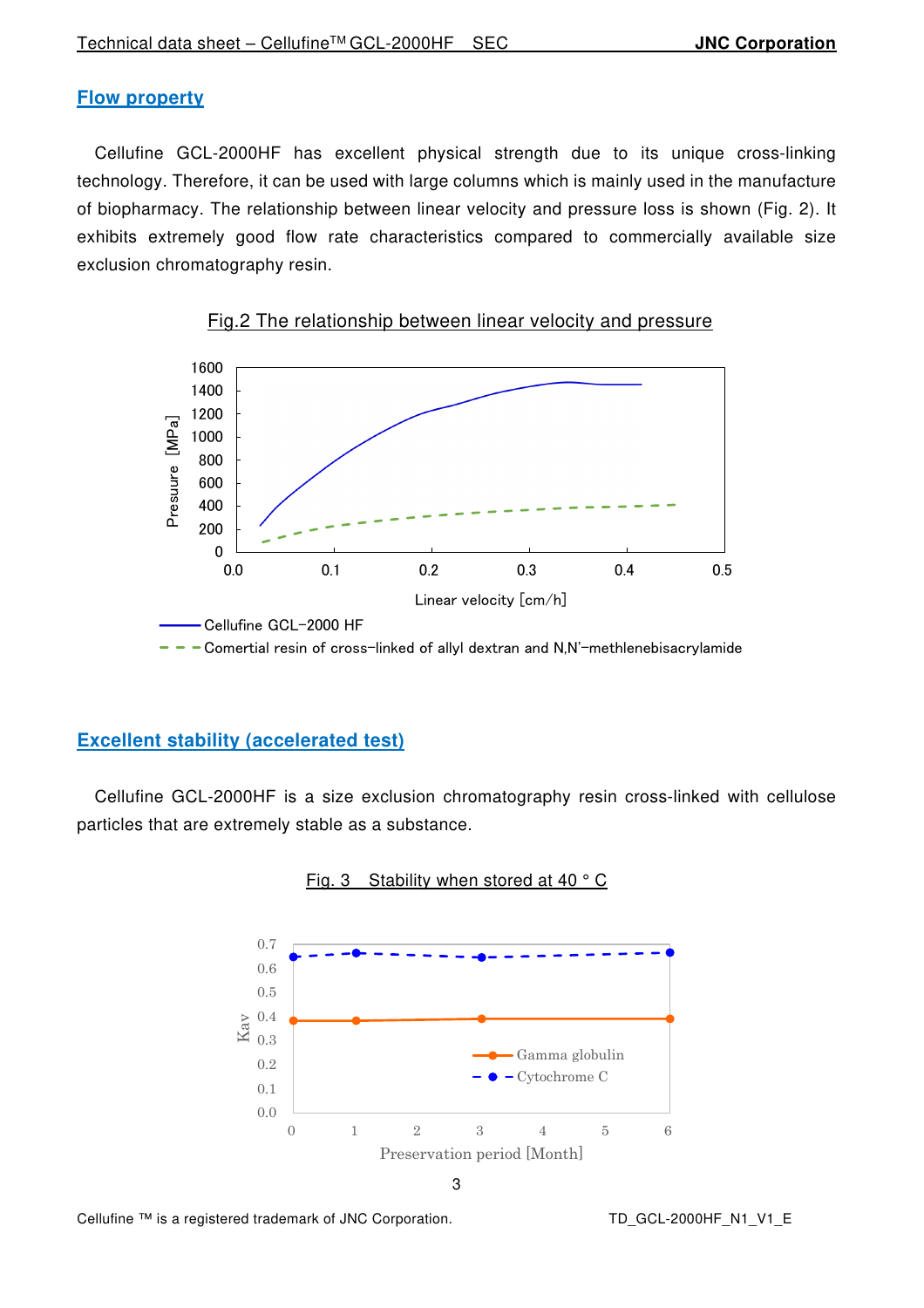After storage in a 20% ethanol solution at a temperature of 40 $\degree$  C, the pore size was measured (Fig. 3). The pore size maintains a stable pore size even after 6 months.

Cellulose is a heat-stable polysaccharide. The agarose, which is commonly used as a chromatography resin, has many hydroxyl groups because it is the same polysaccharide as cellulose. Therefore, like cellulose, it has the characteristic of less non-specific adsorption of proteins. On the other hand, agarose is easily dissolved in hot water. For this reason, agarose has the disadvantage of being sensitive to heat. Although cellulose is a polysaccharide with hydroxyl groups, it has an extremely excellent feature of resistance for heat because of crystalline structure in it.

#### **Excellent stability (preservation test)**

Cellufine GCL-2000HF was stored at a temperature of 30 ° C in a 20% ethanol solution, and the subsequent changes in pore size were investigated (Fig. 4). It was found that Cellufine GCL-2000HF shows excellent stability over a long period.



#### **Order information**

| <b>Product</b>       | <b>Pack size</b> | <b>Catalogue No.</b> |
|----------------------|------------------|----------------------|
| Cellufine GCL-2000HF | 100 mL           | 21400                |
|                      | 500 mL           | 21401                |
|                      | 5l               | 21402                |
|                      | <b>40 L</b>      | 21403                |